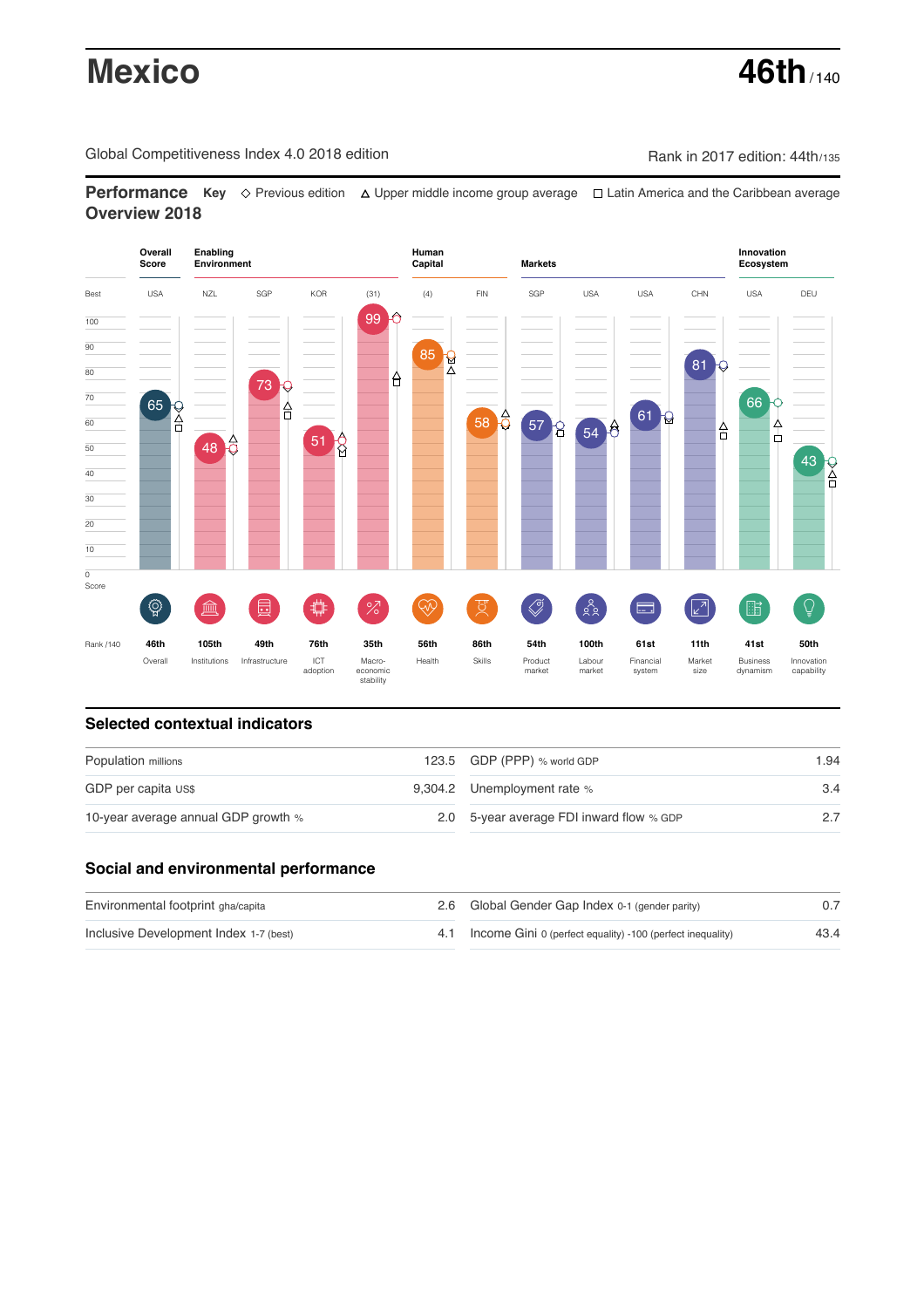| <b>Index Component</b>                                                   | Value     | Score *              | Rank/140       | <b>Best Performer</b>       |
|--------------------------------------------------------------------------|-----------|----------------------|----------------|-----------------------------|
| 寙<br>Pillar 1: Institutions 0-100 (best)                                 |           | 47.7 ↑               | 105            | <b>New Zealand</b>          |
| Organized crime 1-7 (best)<br>1.01                                       | 2.5       | 25.8 ↓               | 139            | Finland                     |
| 1.02 Homicide rate /100,000 pop.                                         | 19.3      | $36.4 +$             | 130            | Multiple (9)                |
| 1.03 Terrorism incidence 0 (very high) -100 (no incidence)               | 98.1      | 98.1 $\sqrt{ }$      | 102            | Multiple (24)               |
| 1.04 Reliability of police services 1-7 (best)                           | 2.4       | 23.6 $\sqrt{ }$      | 138            | Finland                     |
| 1.05 Social capital 0-100 (high)                                         | 45.5      | 45.5 ↑               | 108            | Australia                   |
| 1.06 Budget transparency 0-100 (best)                                    | 92.3      | $92.3 =$             | 4              | Multiple (2)                |
| 1.07 Judicial independence 1-7 (best)                                    | 2.9       | $31.2 +$             | 110            | Finland                     |
| 1.08 Efficiency of legal framework in challenging regulations 1-7 (best) | 2.9       | 31.5 $\uparrow$      | 95             | Finland                     |
| 1.09 Freedom of the press 0-100 (worst)                                  | 48.9      | $51.1$ ↑             | 120            | Norway                      |
| 1.10 Burden of government regulation 1-7 (best)                          | 2.7       | 29.0 个               | 117            | Singapore                   |
| 1.11 Efficiency of legal framework in settling disputes 1-7 (best)       | 2.8       | 30.5 $\uparrow$      | 115            | Singapore                   |
| 1.12 E-Participation Index 0-1 (best)                                    | 0.94      | $94.4$ ↑             | 17             | Multiple (3)                |
| 1.13 Future orientation of government 1-7 (best)                         | 3.4       | 39.7 ↑               | 92             | Singapore                   |
| 1.14 Incidence of corruption 0-100 (best)                                | 29.0      | 29.0 $\sqrt{ }$      | 113            | New Zealand                 |
| 1.15 Property rights 1-7 (best)                                          | 4.1       | $51.4$ 1             | 85             | Finland                     |
| 1.16 Intellectual property protection 1-7 (best)                         | 4.1       | 52.3 $\uparrow$      | 65             | Finland                     |
| 1.17 Quality of land administration 0-30 (best)                          | 16.3      | $54.3 =$             | 66             | Singapore                   |
| 1.18 Strength of auditing and reporting standards 1-7 (best)             | 5.0       | 66.2 ↑               | 48             | Finland                     |
| 1.19 Conflict of interest regulation 0-10 (best)                         | 6.0       | $60.0 =$             | 54             | Multiple (2)                |
| 1.20 Shareholder governance 0-10 (best)                                  | 5.7       | $57.0 =$             | 69             | Kazakhstan                  |
|                                                                          |           |                      |                |                             |
| 員<br>Pillar 2: Infrastructure 0-100 (best)                               |           | 72.9 ↑               | 49             | Singapore                   |
| 2.01 Road connectivity index 0-100 (best)                                | 93.5      | $93.5 =$             | $\overline{7}$ | <b>United States</b>        |
| 2.02 Quality of roads 1-7 (best)                                         | 4.5       | 58.3 $\uparrow$      | 47             | Singapore                   |
| 2.03 Railroad density km of roads/square km                              | 13.6      | $34.0 =$             | 50             | Multiple (20)               |
| 2.04 Efficiency of train services 1-7 (best)                             | 3.1       | 34.5 ↑               | 74             | Switzerland                 |
| 2.05 Airport connectivity score                                          | 497,154.0 | 92.4 $\sqrt{ }$      | 15             | Multiple (8)                |
| 2.06 Efficiency of air transport services 1-7 (best)                     | 4.5       | 58.7 ↑               | 70             | Singapore                   |
| 2.07 Liner Shipping Connectivity Index 0-157.1 (best)                    | 43.7      | 43.7 ↑               | 36             | Multiple (4)                |
| 2.08 Efficiency of seaport services 1-7 (best)                           | 4.3       | 54.5 ↑               | 60             | Singapore                   |
| 2.09 Electrification rate % pop.                                         | 100.0     | 100.0 $\uparrow$     | 1              | Multiple (66)               |
| 2.10 Electric power transmission and distribution losses % output        | 13.1      | $90.5$ 1             | 85             | Multiple (9)                |
| 2.11 Exposure to unsafe drinking water % pop.                            | 6.3       | 95.7 $\sqrt{ }$      | 36             | Multiple (23)               |
| 2.12 Reliability of water supply 1-7 (best)                              | 4.7       | 62.4 $\uparrow$      | 71             | Switzerland                 |
| O<br>Pillar 3: ICT adoption 0-100 (best)                                 |           | 51.3 $\uparrow$      | 76             | Korea, Rep.                 |
| 3.01 Mobile-cellular telephone subscriptions /100 pop.                   | 88.5      | 73.8 个               | 109            | Multiple (68)               |
| 3.02 Mobile-broadband subscriptions /100 pop.                            | 63.6      | n/a                  | 79             | <b>United Arab Emirates</b> |
| 3.03 Fixed-broadband Internet subscriptions /100 pop.                    | 13.3      | 26.5 ↑               | 64             | Switzerland                 |
| 3.04 Fibre Internet subscriptions /100 pop.                              | 2.0       | n/a                  | 50             | Korea, Rep.                 |
| 3.05 Internet users % pop.                                               | 59.5      | 59.5 个               | 69             | Iceland                     |
| ℅<br>Pillar 4: Macroeconomic stability 0-100 (best)                      |           | 99.4 $\sqrt{ }$      | 35             | Multiple (31)               |
| 4.01 Inflation annual % change                                           | 4.4       | 98.8 $\sqrt{ }$      | 82             | Multiple (74)               |
| 4.02 Debt dynamics 0-100 (best)                                          | 100.0     | $100.0 =$            | 1              | Multiple (36)               |
| Qv<br>Pillar 5: Health 0-100 (best)                                      |           | 84.6 ↑               | 56             | Multiple (4)                |
| 5.01 Healthy life expectancy years                                       | 67.1      | 84.6 ↑               | 55             | Multiple (4)                |
| 섯<br>Pillar 6: Skills 0-100 (best)                                       |           | 57.9 ↑               | 86             | Finland                     |
| 6.01 Mean years of schooling Years                                       | 8.6       | $57.3 =$             | 82             | Finland                     |
| 6.02 Extent of staff training 1-7 (best)                                 | 3.8       | 46.3 ↑               | 77             | Switzerland                 |
| 6.03 Quality of vocational training 1-7 (best)                           | 4.2       | 52.9 $\uparrow$      | 59             | Switzerland                 |
| 6.04 Skillset of graduates 1-7 (best)                                    | 4.1       | 51.8 $\sqrt{ }$      | 63             | Switzerland                 |
| 6.05 Digital skills among population 1-7 (best)                          | 3.8       | 47.1 $\sqrt{ }$      | 87             | Sweden                      |
| 6.06 Ease of finding skilled employees 1-7 (best)                        | 4.3       | $54.5 \; \downarrow$ | 60             | <b>United States</b>        |
| 6.07 School life expectancy Years                                        | 14.1      | 78.4 ተ               | 69             | Multiple (9)                |
| 6.08 Critical thinking in teaching 1-7 (best)                            | 3.0       | 32.7 $\sqrt{ }$      | 104            | <b>United States</b>        |
| 6.09 Pupil-to-teacher ratio in primary education Ratio                   | 26.7      | 58.1 1               | 96             | Multiple (6)                |